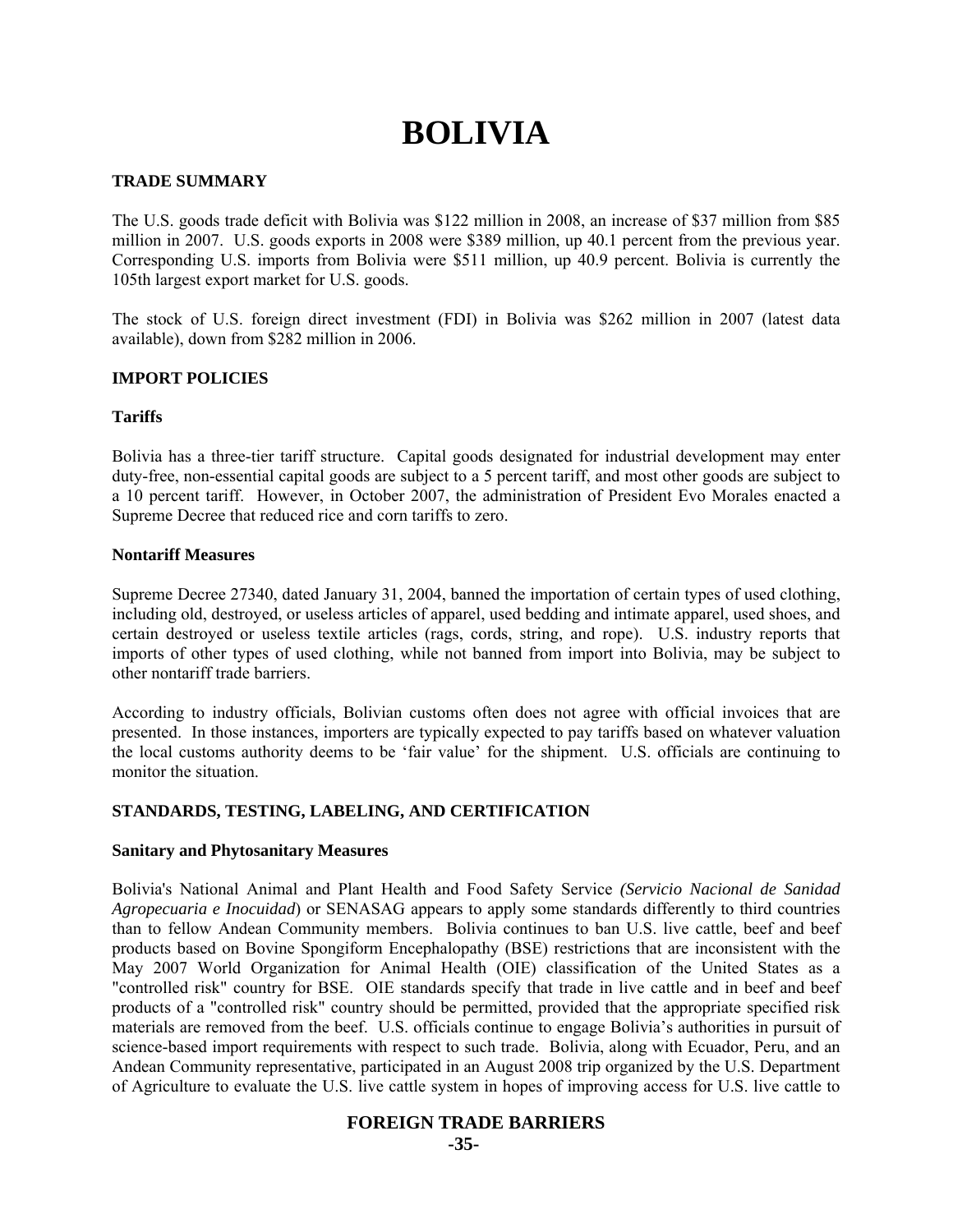these nations. SENASAG is underfunded and is having difficulty carrying out its mission. There has been government pressure to involve SENASAG in political affairs and to distance SENASAG from U.S. technical assistance.

# **GOVERNMENT PROCUREMENT**

Government expenditures account for a significant portion of Bolivia's Gross Domestic Product. The central government, sub-central governments (state and municipal levels), and other public entities remain important buyers of machinery, equipment, materials, and other goods and services. In an effort to encourage local production, the Bolivian government changed its procurement and contracting of service rules in July 2007 (Supreme Decree 29190, dated July 11, 2007). Government procurements under \$1 million in value must be awarded to Bolivian producers. Importers of foreign goods can participate in these procurements only when locally manufactured products and service providers are unavailable or when the Bolivian government does not select a domestic supplier; in such cases, the government can call for international bids.

Bolivia is not a signatory to the WTO Agreement on Government Procurement.

# **INTELLECTUAL PROPERTY RIGHTS (IPR) PROTECTION**

In 1999, the Bolivian government established the National Intellectual Property Rights Service (SENAPI) to oversee IPR issues. The organization initiated a USAID-supported restructuring process in early 2003, but that process has not yet been completed. Currently the office is focused on the registration of traditional knowledge.

Industry and the U.S. Government continue to have concerns over protection and enforcement of IPR in Bolivia.

Supreme Decree number 29004, issued in January 2007, establishes a "Prior Announcement" requirement for pharmaceutical patents to allow the government, with the input of various interest groups, to determine whether the issuance of a pharmaceutical patent would "interfere with the right to health and access to medicines." Industry asserts that this additional step in the patent application process increases delays, raises questions of confidentiality of proprietary information, and creates an additional requirement to the process for obtaining a patent.

#### **Enforcement**

The 1992 Copyright Law recognizes copyright infringement as a public offense, and the 2001 Bolivian Criminal Procedures Code provides for the criminal prosecution of IPR violations. Despite these legal protections, IPR enforcement efforts are sporadic. Deterrent penalties need to be applied in civil and criminal cases. Border enforcement also remains weak. Video, music and software piracy rates are among the highest in Latin America, with the International Intellectual Property Alliance estimating that piracy levels in 2006 reached 100 percent for motion pictures, 90 percent for recorded music and 82 percent for software piracy.

#### **INVESTMENT BARRIERS**

In the mid-1990s, the Bolivian government implemented its "capitalization" (privatization) program. The program differed from traditional privatizations in that the funds committed by foreign investors could only be used to acquire a 50 percent maximum equity share in former state-owned companies.

# **FOREIGN TRADE BARRIERS**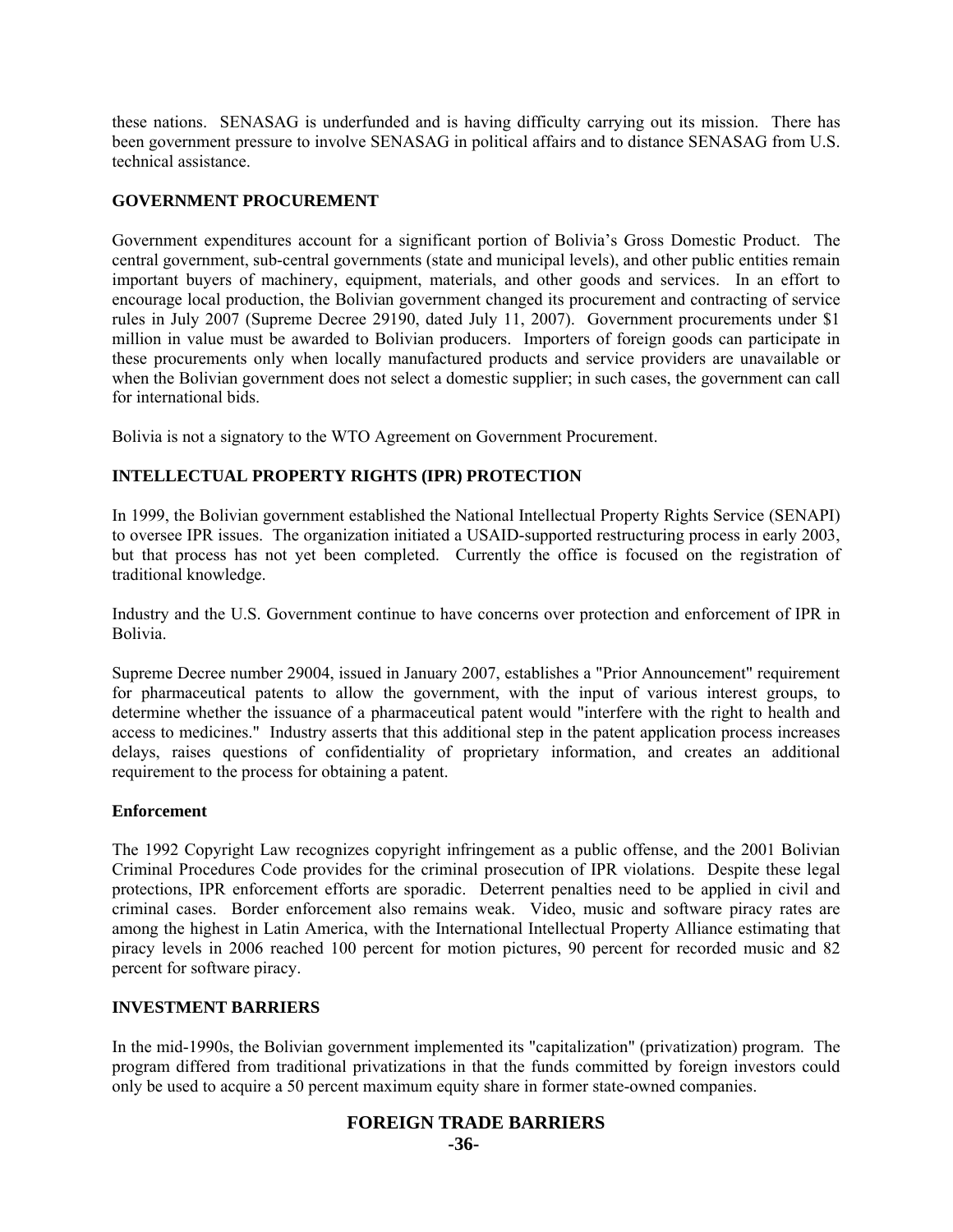Bolivia has signed bilateral investment treaties with several countries, including the United States. The United States–Bolivia Bilateral Investment Treaty (BIT) entered into force in June 2001. The treaty guarantees recourse to international arbitration, which may permit U.S. companies to obtain damages in disputes that cannot be adequately addressed in the Bolivian legal system, where judicial processes are alleged to be prolonged, non-transparent, and occasionally corrupt. In 2006, however, the new Bolivian administration announced its intention to renegotiate its bilateral investment treaties. In October 2007, Bolivia became the first country ever to withdraw from the International Center for the Settlement of Investment Disputes (ICSID), a World Bank body that referees contract disagreements between foreign investors and host countries.

President Morales nationalized the telecommunications industry in May 2008, and the gas transport industry in June 2008. He has publicly announced that additional industries, including electricity, water, and the transportation sector, could also be nationalized.

Article 359 of the Bolivian Constitution of 2009 stipulates that all hydrocarbon deposits, whatever their state or form, belong to the government of Bolivia. No concessions or contracts may transfer ownership of hydrocarbon deposits to private or other interests. The Bolivian government exercises its right to explore and exploit hydrocarbon reserves and trade related products through the state-owned firm Yacimientos Petrolíferos Fiscales Bolivianos (YPFB). The law allows YPFB to enter into joint venture contracts for limited periods of time with national or foreign individuals or companies wishing to exploit or trade hydrocarbons or their derivatives.

In May 2005, Bolivia adopted Hydrocarbons Law 3058, which required producers to sign new contracts within 180 days and imposed a 32 percent direct hydrocarbons tax on production. The law required operators to turn over all of their production to the state and re-founded YPFB, assigning the state responsibility for controlling the entire hydrocarbons production chain. In May 2006, the Bolivian government issued Supreme Decree 28701. The Decree generally reinforced the provisions of the 2005 Hydrocarbons Law – claiming state ownership of production, requiring companies to sign new contracts within 180 days, and mandating YPFB to take control of the hydrocarbons chain. YPFB signed new contracts with production companies in October 2006 and took control over the distribution of gasoline, diesel, and LPG to gas stations.

The state also had a legal mandate to gain a 51 percent stake in all of the companies operating in the sector that were part of the privatizations (called "capitalization") that took place in the 1990s. Leading up to May 2008, this process was still incomplete, and private companies owned a majority of shares in Chaco (Pan American Energy), Andina (Repsol), and Transredes, the principal pipeline operator, partially owned by Ashmore Energy International (AEI), headquartered in Texas, and Shell. In May 2008, President Morales announced that the government would obtain a 51 percent ownership control over these three capitalized companies, as well as outright ownership of the German/Peruvian controlled Bolivian Logistical Hydrocarbon Company (CLHB), which had been fully privatized in the 1990s. Except for CLHB, which considers the Bolivian government's move expropriation, the other three companies all appear willing to sell the necessary shares to the government; the real sticking point is who will have operational control. By October 2008, the government had acquired back a majority of the shares in the capitalized companies and had also fully nationalized the pipeline operator Transredes.

The "nationalization" of the hydrocarbon industry remains incomplete and YPFB is struggling to carry out its broad mandate due to a lack of technical capacity and resources. Regional strikes have occurred and complaints of indiscriminate contracting, lack of a coordinated policy, and logistical incompetence have all been aired publicly. Moreover, from late 2007 through 2008, diesel shortages have been

# **FOREIGN TRADE BARRIERS**